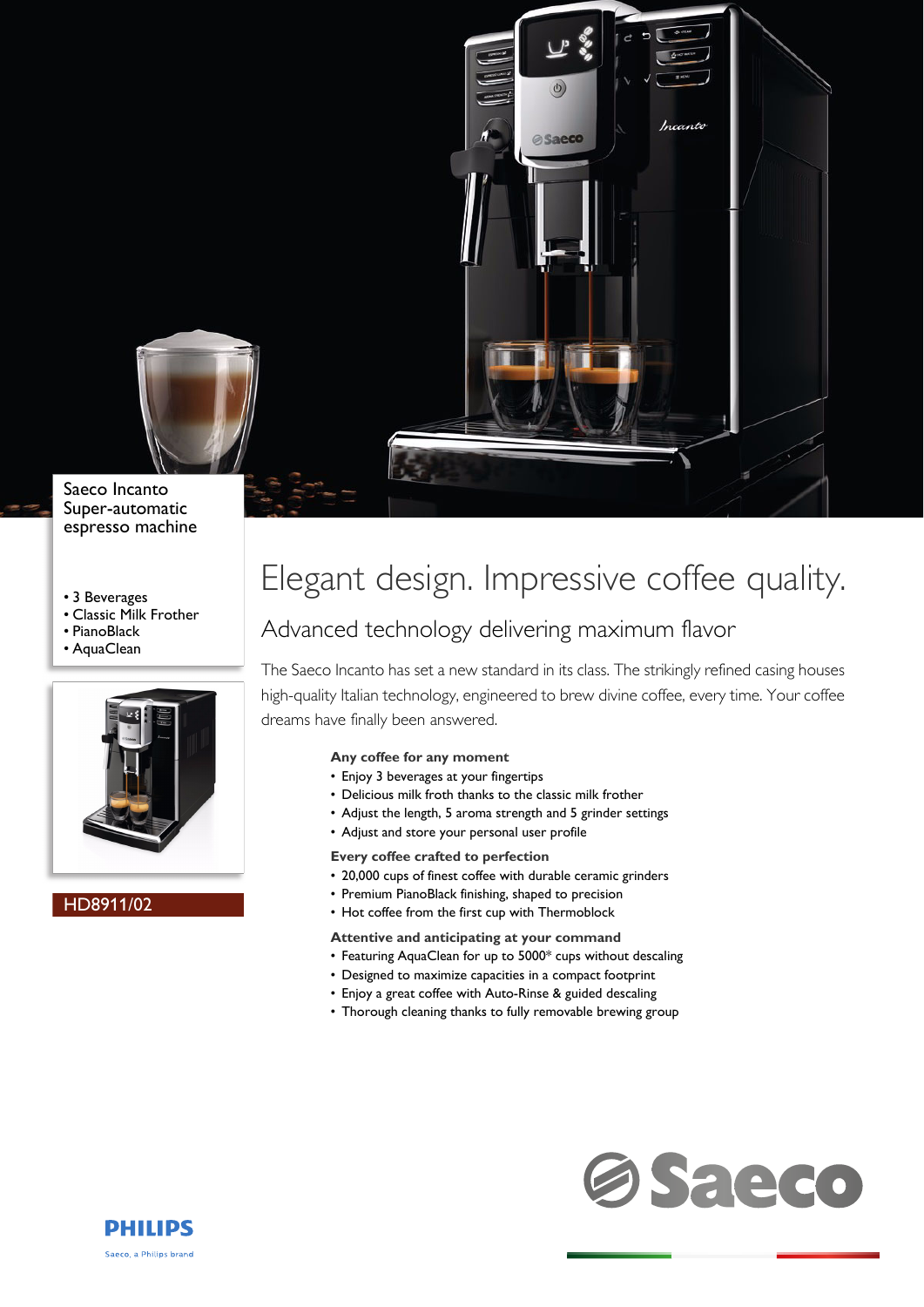# HD8911/02

# **Highlights**

### **100% ceramic grinders**



Our grinders are made of high-tech ceramic: exceptionally hard and precise. Fresh beans are gently ground, without risk of overheating: extracting all the best flavors and aroma, delivering a superior coffee taste for at least 20,000 cups.

### **3 beverages**



Enjoy your favourite drinks for your special moments. Whether you crave for an espresso, a cofffee or a milk based recipe, your Superautomatic machine delivers a perfect in-cup result with no hassle and in no time!

# **AquaClean filter**



# **AquaClean**

AquaClean is our patented water filter, designed to improve the quality of your coffee by purifying water. It also prevents scale buildup in the water circuit of your coffee machine: make up to 5000\* cups without descaling by replacing the filter regularly.

# **Auto-Rinse & Guided descaling**



This espresso machine automatically cleans its coffee circuit with water upon starting up or switching off of the machine, this delivers a great, fresh taste with each cup of coffee.Regular descaling prolongs your espresso machine's life. This machine will prompt when descaling is needed. It will guide you with on-screen messages what you have to do and when.

# **Classic milk frother**



The Classic Milk Frother, which baristas also call Pannarello, dispenses steam to help you easily prepare soft milk foam for your cappuccino. Unleash your inner barista by preparing your delicious milk specialties the traditional way!

#### **Customize your coffees**



This Super-Automatic machine offers an abundance of indulgent options to customize your beverage to your taste. You can easily personalize and memorize length, strength and temperature for each drink. Feel free to explore, experiment and dream up any drink!

# **High capacity & compact design**



Enjoy more room and go longer without refill thanks to the high-capacity bean, water, and waste containers in a super-compact design. This smart, super-automatic machine provides you with maximum convenience and top notch performance thanks to a large capacity water tank, bean and waste container.

### **Premium PianoBlack finishing**

Every minute detail of this machine was designed and crafted to the highest quality. The Premium Black finishing, inspired by Italian design and craftsmanship will stand the test of time in any classic or modern kitchen. An elegant vision of pure design, your machine will look as refined as the coffee it makes.